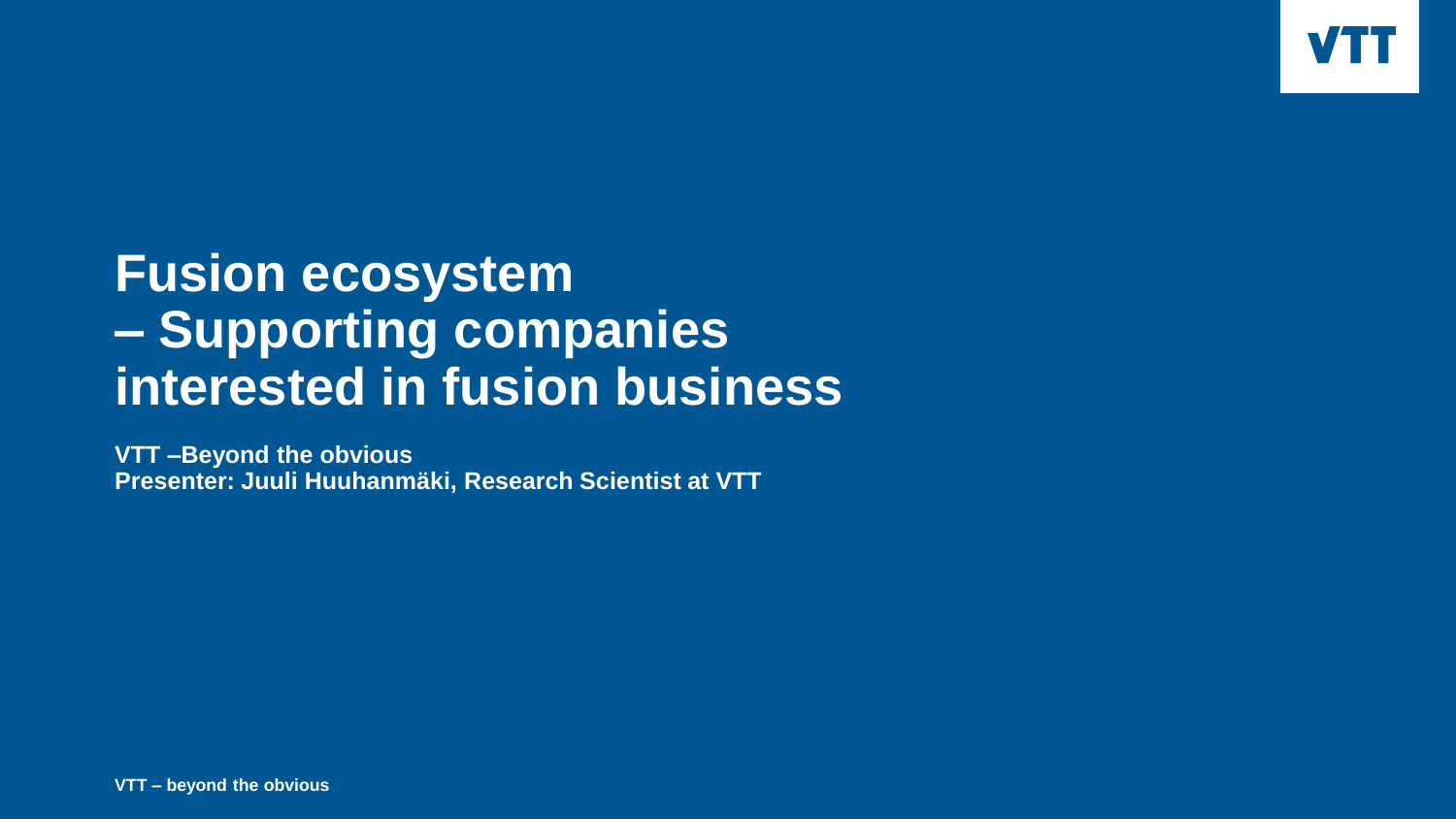#### **What is an ecosystem…**

*"The ecosystem is defined by the alignment structure of the multilateral set of partners that need to interact in order for a focal value proposition to materialize." <sup>1</sup>*



#### Moving towards business ecosystem:

- Company involvement increases
- Value capture increases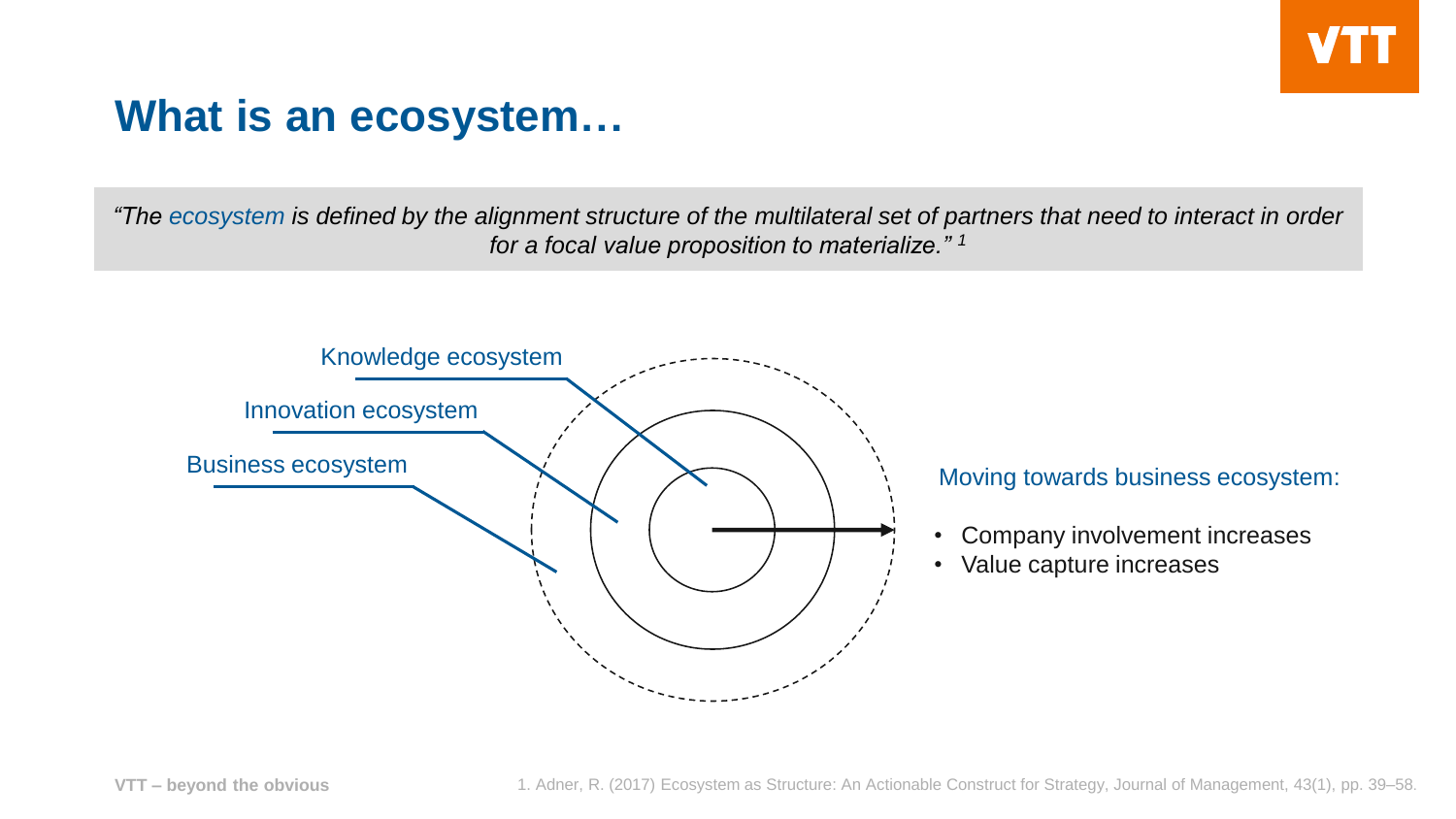



#### **… and why to consider fusion ecosystems**

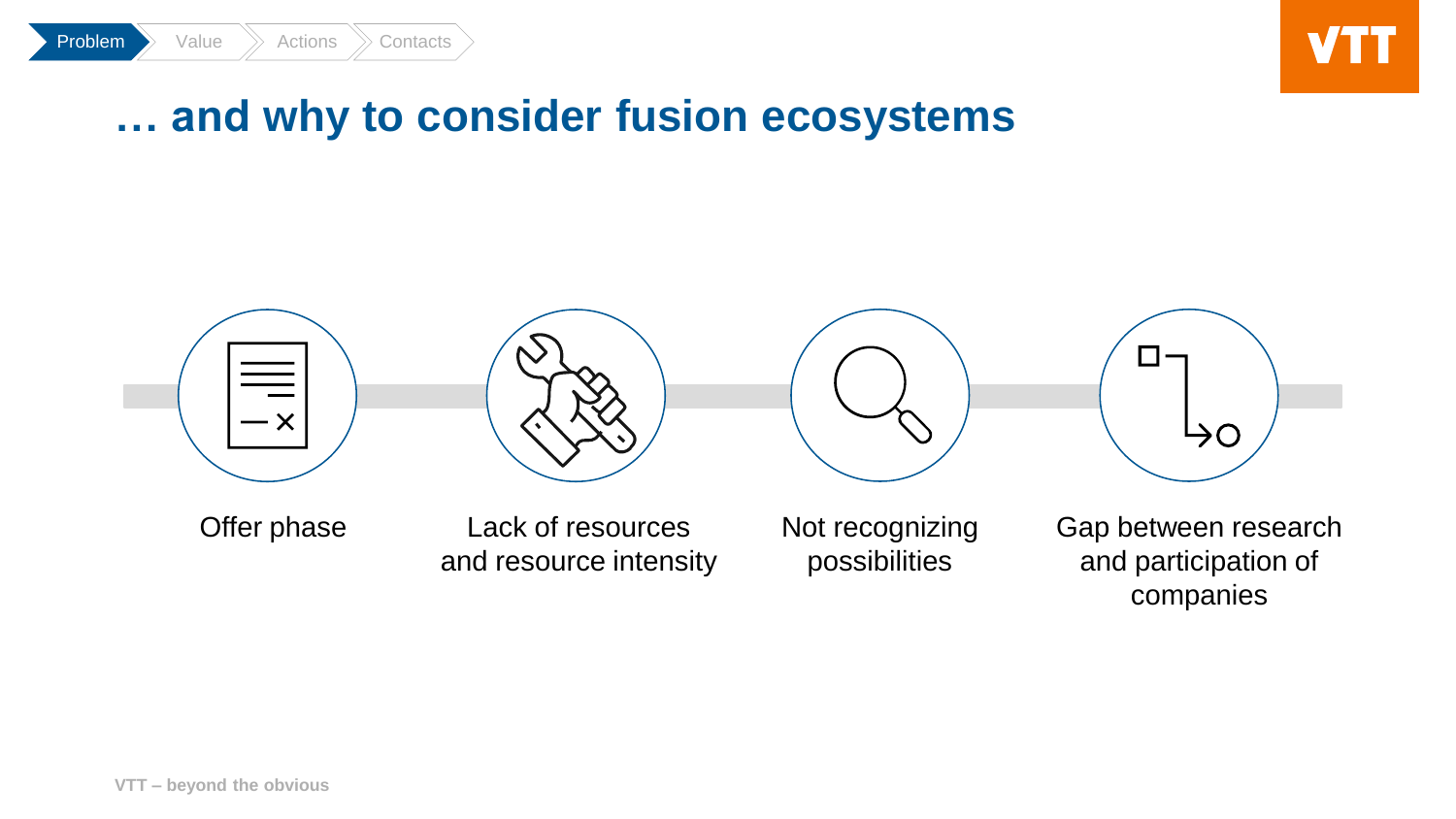

# **Finnish companies aren't extensively participating in ITER or other Big science projects**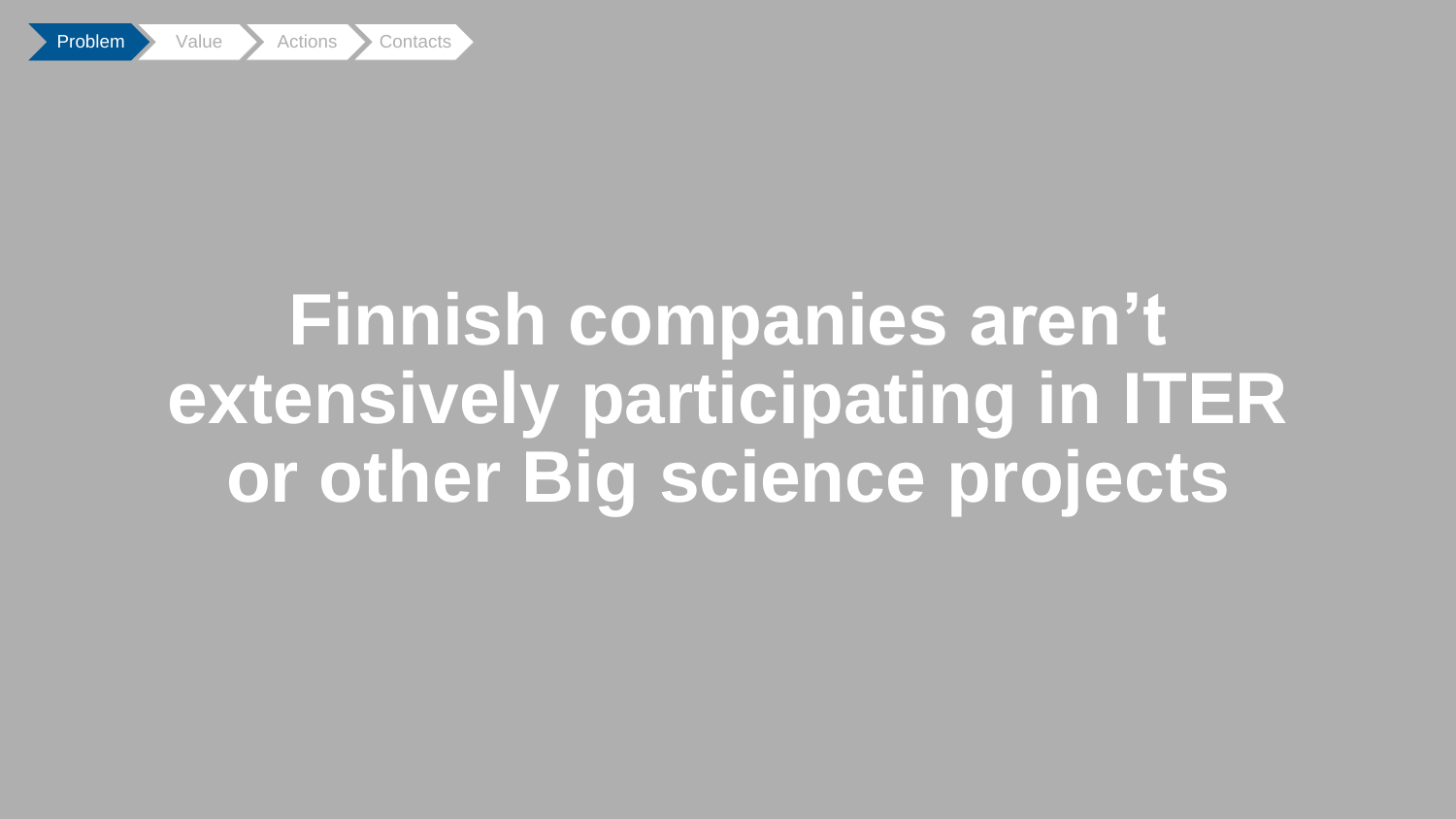

## **We bring value to Finnish companies by creating understanding, motivating and supporting…**

| Support           | • Through conducting research on entering fusion<br>and building an ecosystem<br>• Through presenting best practices in Big science                            |
|-------------------|----------------------------------------------------------------------------------------------------------------------------------------------------------------|
| <b>Motivation</b> | • Through assessing and communicating long-term<br>opportunities and future business                                                                           |
| Understanding     | • About companies' current state & needs<br>• About best practices in Big science context<br>• About affecting variables for entering fusion business $\angle$ |

 $Problem \rightarrow$  Value  $\rightarrow$  Actions  $\rightarrow$  Contacts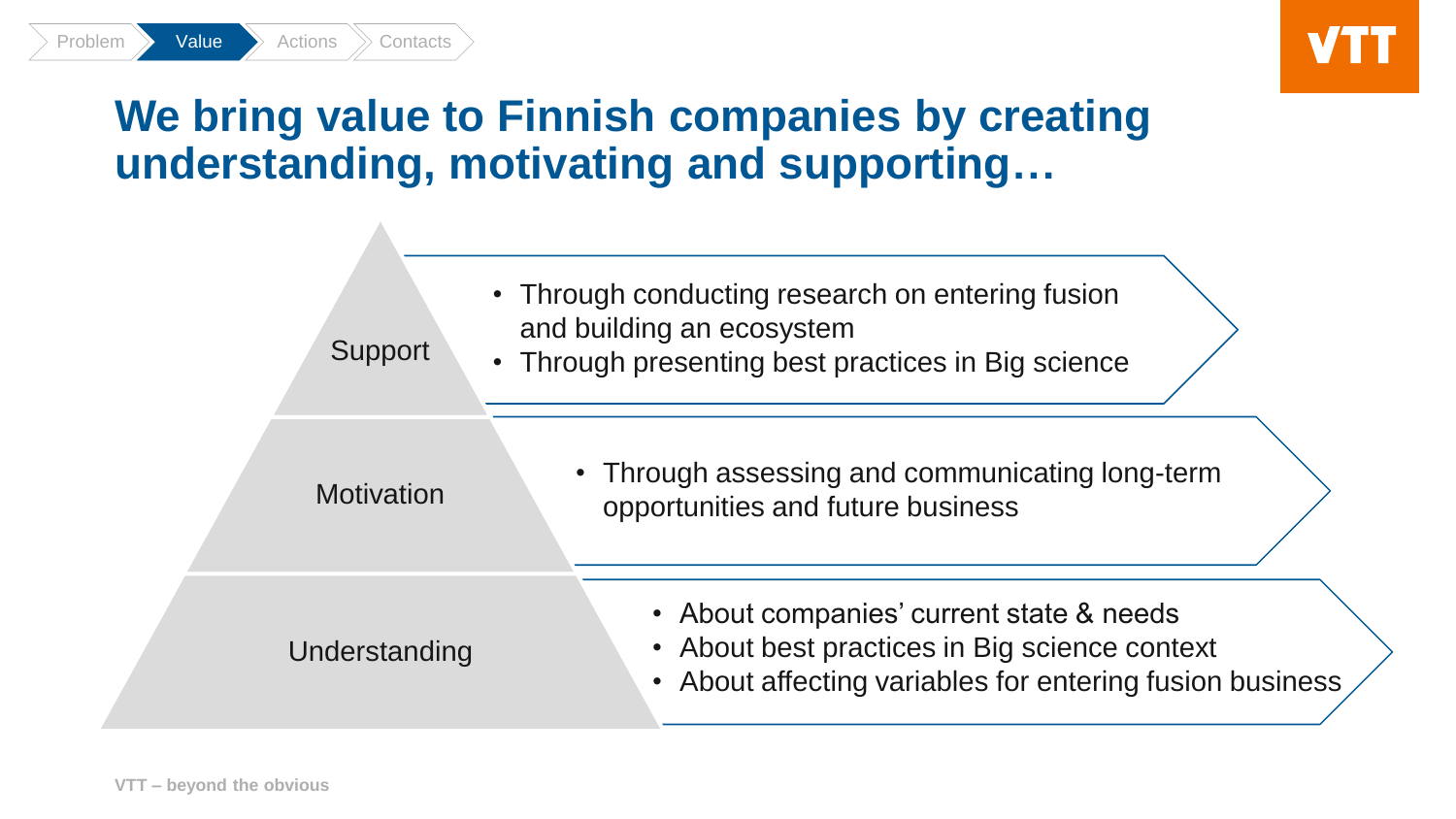#### **... and by matching wants and needs between projects and Finnish companies**



**VTT – beyond the obvious**

Problem **Value** Actions Contacts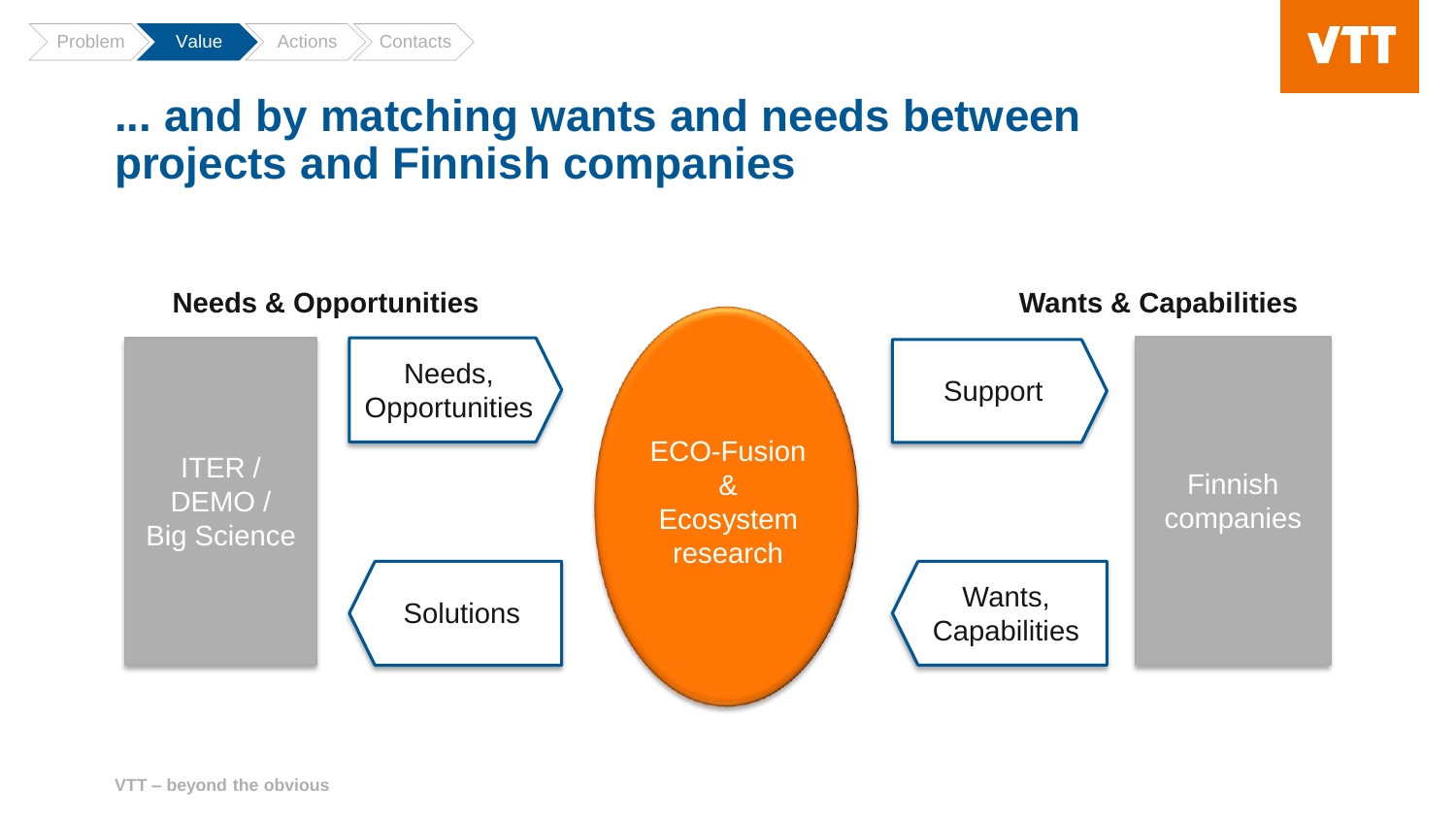

### **Our actions aim at finding solution to the initial problem**

|                                                                                                              | Capturing current opportunities                                                    | Recognizing new opportunities |                                                                                   |  |  |
|--------------------------------------------------------------------------------------------------------------|------------------------------------------------------------------------------------|-------------------------------|-----------------------------------------------------------------------------------|--|--|
| <b>System Dynamics model:</b> What affects capturing and recognizing opportunities in ITER/DEMO/Big science? |                                                                                    |                               |                                                                                   |  |  |
| $ $ ooo                                                                                                      | <b>Interviews, discussions</b>                                                     |                               |                                                                                   |  |  |
|                                                                                                              | What could Finnish companies' current<br>business be in Big science? Partnerships? |                               | What could Finnish companies' future<br>business be in Big science? Partnerships? |  |  |
|                                                                                                              |                                                                                    |                               |                                                                                   |  |  |
| <b>Benchmarks</b>                                                                                            |                                                                                    |                               | How can companies innovate with each<br>other?                                    |  |  |
|                                                                                                              |                                                                                    |                               |                                                                                   |  |  |
|                                                                                                              | <b>Scenarios</b>                                                                   |                               | How is business field in fusion                                                   |  |  |
|                                                                                                              |                                                                                    |                               | developing and affecting opportunities?                                           |  |  |
|                                                                                                              |                                                                                    |                               |                                                                                   |  |  |

Problem > Value > Actions > Contacts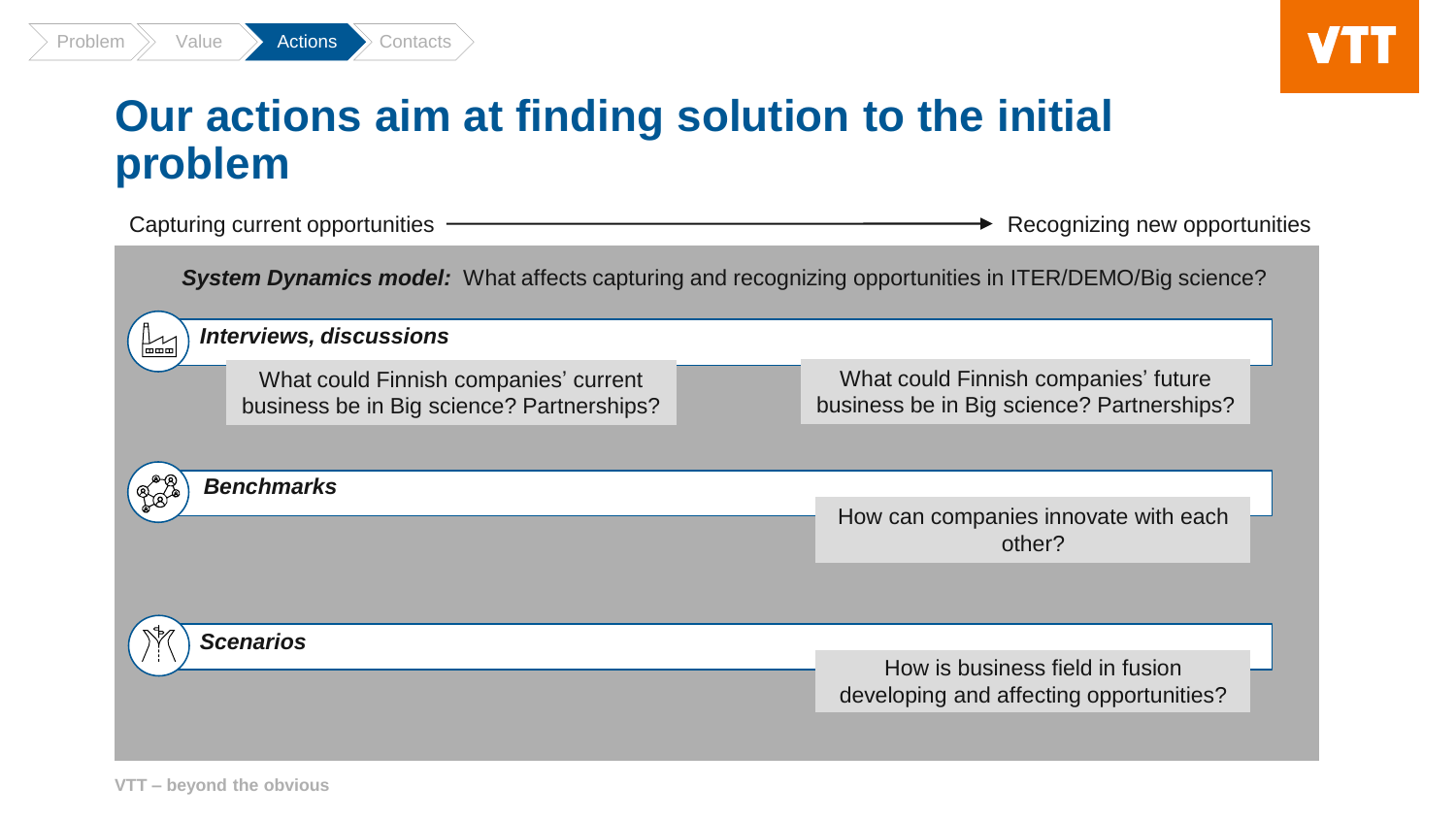### **We use system dynamics modelling as a toolbox and a way to understand complex problem**

*Systems thinking is a conceptual framework grounded in Systems Dynamics.. ..seeing and understanding patterns – looking beyond events – to deeper "structures" that control events and discovering the leverage that lies hidden in these structures. (Peter Senge)*

#### **Purpose of SD modelling**

Problem >> Value >> Actions >> Contacts

- **Understanding**  Engage people to think more carefully about a complex situation they do not yet completely understand
- **Change**  How can we design a robust strategy to radically improve the performance into the future?

#### **SD modelling in ECO-Fusion project**

- **Question:** How can we improve participation of Finnish companies in fusion
- **Objective:** Identifying and understanding *leverage points* to increase participation of Finnish companies
- **Method:** SD group modelling with experts

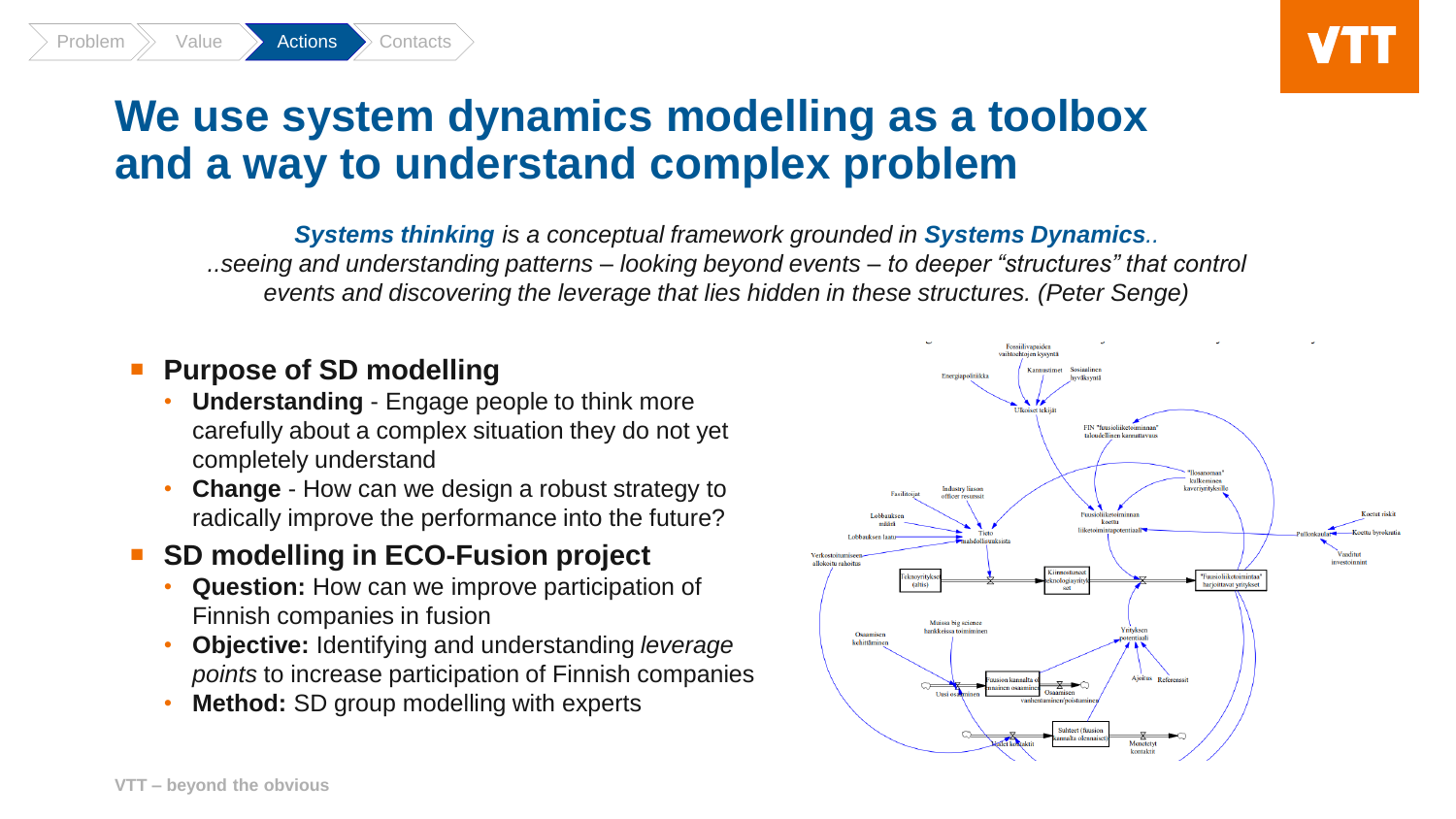

### **We connect foresight work to address the innovation and business potential in fusion**

*Even though science is already offering business opportunities…* 

*… new opportunities can be recognized as the fusion develops.*

Problem  $\gg$  Value  $\gg$  Actions  $\gg$  Contacts

**Foresight work** offers a way to understand fusion development, opportunity paths and future innovation and business potential.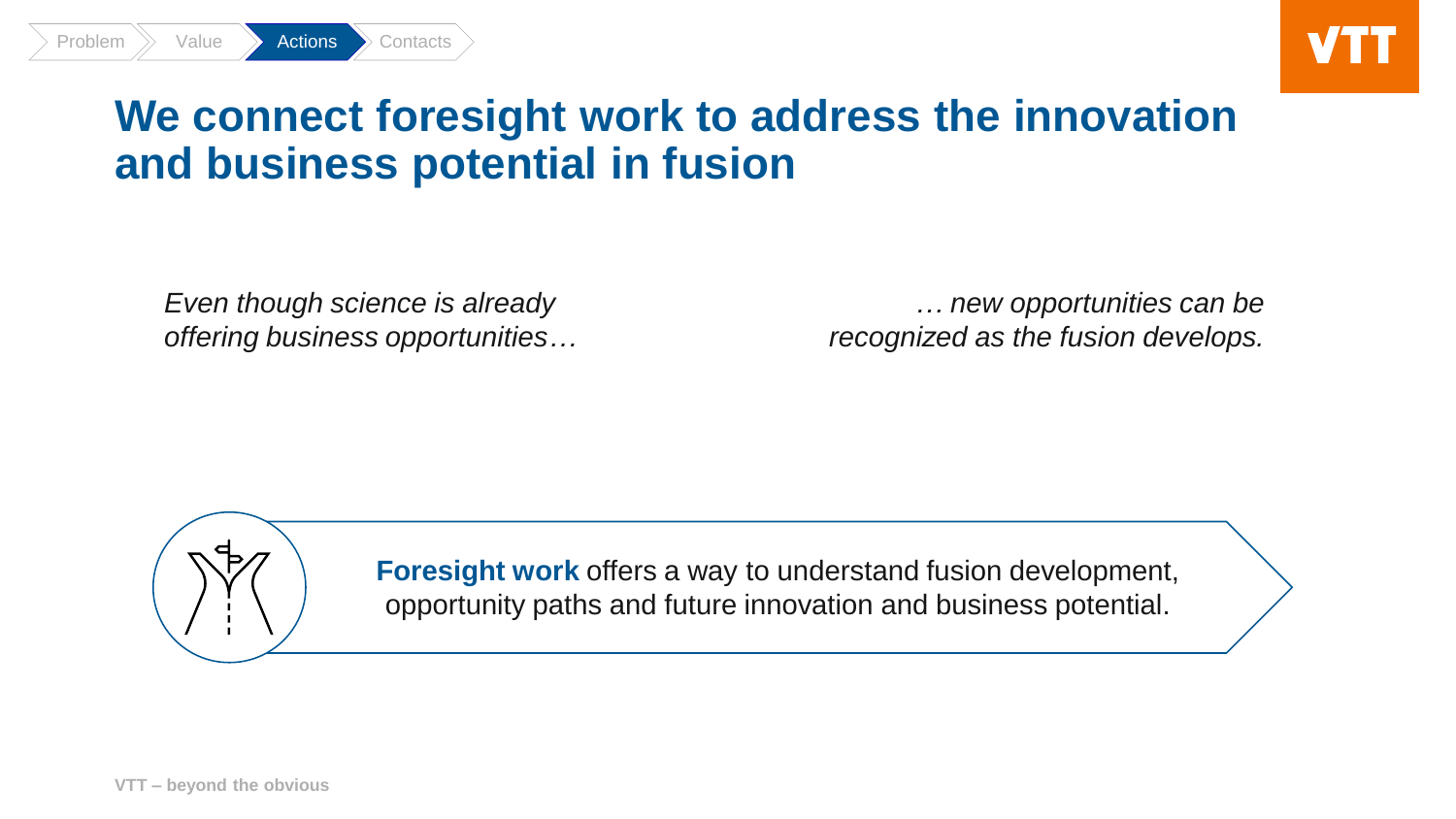

## **Whether interested in our fusion ecosystem research work, please contact…**



Juuli Huuhanmäki *juuli.huuhanmaki@vtt.fi +358 50 4399511*

Tiina Apilo Olli Soppela Sofi Kurki Jorge Martins Arto Wallin *(System Dynamics)* Jyri Rökman *(System Dynamics)*

*(firstname.lastname@vtt.fi)*